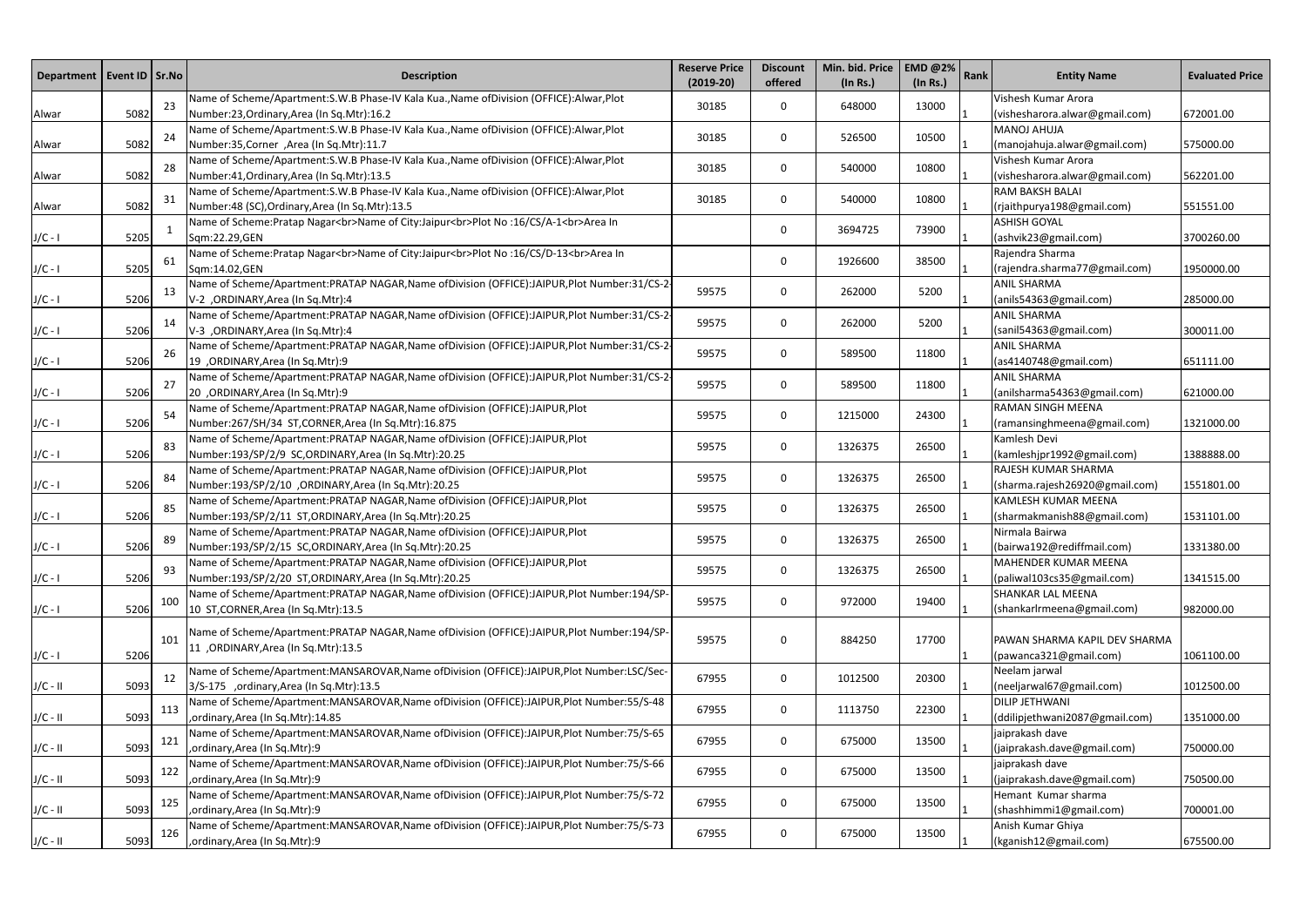|             |      | 130            | Name of Scheme/Apartment:MANSAROVAR, Name of Division (OFFICE):JAIPUR, Plot Number:106/S-                                                       | 67955 | $\mathbf 0$ | 1012500 | 20300 | Nanu Devi                                               |            |
|-------------|------|----------------|-------------------------------------------------------------------------------------------------------------------------------------------------|-------|-------------|---------|-------|---------------------------------------------------------|------------|
| $J/C - II$  | 5093 |                | 30 ,ordinary, Area (In Sq. Mtr): 13.5                                                                                                           |       |             |         |       | (fteccomputerjaipur@gmail.com)                          | 1021500.00 |
| $J/C - II$  | 5094 | 18             | Name of Scheme/Apartment:MANSAROVAR, Name of Division (OFFICE):JAIPUR, Plot Number:122-A/S-<br>16 , CORNER, Area (In Sq. Mtr): 13.5             | 67955 | 0           | 1080000 | 21600 | <b>AMIT NAGAR</b><br>(amit.nagar4@gmail.com)            | 1085000.00 |
|             |      |                |                                                                                                                                                 |       |             |         |       |                                                         |            |
|             |      | 72             | Name of Scheme/Apartment:MANSAROVAR,Name ofDivision (OFFICE):JAIPUR,Plot Number:122-B/S-                                                        | 67955 | 0           | 675000  | 13500 | <b>JABHIMANYU GOYAL</b>                                 |            |
| $J/C - II$  | 5094 |                | 16 ,ordinary, Area (In Sq. Mtr): 9                                                                                                              |       |             |         |       | (abhimanyu.goyal311@gmail.com)                          | 680000.00  |
|             |      | 73             | Name of Scheme/Apartment:MANSAROVAR, Name of Division (OFFICE):JAIPUR, Plot Number:122-B/S-                                                     | 67955 | $\mathbf 0$ | 675000  | 13500 | <b>MANISH KUMAR GOYAL</b>                               |            |
| $J/C - II$  | 5094 |                | 17 ,ordinary, Area (In Sq. Mtr): 9                                                                                                              |       |             |         |       | (goyalmanish407@gmail.com)                              | 679000.00  |
| $J/C - II$  | 5094 | 100            | Name of Scheme/Apartment:MANSAROVAR,Name ofDivision (OFFICE):JAIPUR,Plot Number:68 B/S-<br>12 ,ordinary, Area (In Sq. Mtr): 15.3                | 67955 | 0           | 1147500 | 23000 | Heera Lal Ladana<br>(heeralal.yash1058@gmail.com)       | 1211000.00 |
|             |      |                | Name of Scheme/Apartment:MANSAROVAR, Name of Division (OFFICE):JAIPUR, Plot Number:68 B/K-                                                      |       |             |         |       | TEJ PRAKASH BATRA                                       |            |
| $J/C - II$  | 5094 | 113            | 18 ,ordinary, Area (In Sq. Mtr): 4                                                                                                              | 67955 | 0           | 300000  | 6000  | (tpbatra@gmail.com)                                     | 320000.00  |
|             |      |                | Name of Scheme/Apartment:MANSAROVAR, Name of Division (OFFICE):JAIPUR, Plot Number:68 B/K-                                                      |       |             |         |       |                                                         |            |
|             |      | 114            | 19 ,ordinary, Area (In Sq. Mtr): 4                                                                                                              | 67955 | 0           | 300000  | 6000  | <b>SUNIL KUMAR YADAV</b>                                |            |
| $J/C - II$  | 5094 |                |                                                                                                                                                 |       |             |         |       | (sunilkumaryadav9217@gmail.com)<br><b>VIKRAM SHARMA</b> | 315000.00  |
| J/C - II    | 5094 | 130            | Name of Scheme/Apartment:MANSAROVAR, Name of Division (OFFICE):JAIPUR, Plot Number:68 B/P-<br>32 ,ordinary, Area (In Sq. Mtr): 4                | 67955 | 0           | 300000  | 6000  | (viksy575@gmail.com)                                    | 315000.00  |
|             |      |                | Name of Scheme/Apartment:MANSAROVAR,Name ofDivision (OFFICE):JAIPUR,Plot Number:68 B/P-                                                         |       |             |         |       | <b>VIKRAM SHARMA</b>                                    |            |
| $J/C - II$  | 5094 | 131            | 33 ,ordinary, Area (In Sq. Mtr): 4                                                                                                              | 67955 | $\mathbf 0$ | 300000  | 6000  | (viksy575@gmail.com)                                    | 315000.00  |
|             |      | 136            | Name of Scheme/Apartment:MANSAROVAR,Name ofDivision (OFFICE):JAIPUR,Plot Number:68 B/P-                                                         | 67955 | $\mathbf 0$ | 300000  | 6000  | RAJ KUMARI SHARMA                                       |            |
| $J/C - II$  | 5094 |                | 38 ,ordinary, Area (In Sq. Mtr): 4                                                                                                              |       |             |         |       | (radhikavashistha26@gmail.com)                          | 311000.00  |
|             | 5094 | 142            | Name of Scheme/Apartment:MANSAROVAR,Name ofDivision (OFFICE):JAIPUR,Plot Number:90/S-82                                                         | 67955 | 0           | 1012500 | 20300 | vidhya sharma<br>(vidhya1976sharma@gmail.com)           | 1031000.00 |
| $J/C - II$  |      |                | ordinary, Area (In Sq. Mtr): 13.5<br>Name of Scheme/Apartment: INDIRA GANDHI NAGAR, Name of Division (OFFICE): JAIPUR, Plot                     |       |             |         |       | <b>VISHAL JORWAL</b>                                    |            |
| $J/C - III$ | 5095 | 28             | Number:5/C-8/19, Corner, Area (In Sq. Mtr): 22.29                                                                                               |       | 0           | 2402250 | 48000 | (rajkumarsethi63@yahoo.in)                              | 2561570.00 |
|             |      | 31             | Name of Scheme/Apartment: INDIRA GANDHI NAGAR, Name of Division (OFFICE): JAIPUR, Plot                                                          |       |             | 2402250 | 48000 | <b>VISHAL JORWAL</b>                                    |            |
| $J/C - III$ | 5095 |                | Number:5/C-8/34, Corner, Area (In Sq. Mtr): 22.29                                                                                               |       | 0           |         |       | (rajkumarsethi63@yahoo.in)                              | 2552570.00 |
|             |      | $\overline{2}$ | Name of Scheme/Apartment:Scout Field Scheme, S.Madhopur, Name of Division                                                                       |       | 0           | 564150  | 11300 | Nirmal Kumar Agarwal                                    |            |
| $J/C - III$ | 5097 |                | (OFFICE):SawaiMadhopur,Plot Number:SP-24,ORD,Area (In Sq.Mtr):13.5<br>Name of Scheme/Apartment:Scout Field Scheme, S.Madhopur, Name of Division |       |             |         |       | (garvitjindal112@gmail.com)<br>Nirmal Kumar Agrawal     | 711000.00  |
| J/C - III   | 5097 | $\overline{3}$ | (OFFICE):SawaiMadhopur,Plot Number:SP-25,ORD,Area (In Sq.Mtr):13.5                                                                              |       | 0           | 564150  | 11300 | (garvitjindal111@gmail.com)                             | 711000.00  |
|             |      |                |                                                                                                                                                 |       |             |         |       |                                                         |            |
|             |      | $\overline{3}$ | Name of Scheme/Apartment:GUPTESHWAR ROAD SCHEME, Name of Division (OFFICE):DAUSA, Plot<br>Number:CS-3/S-2, ordinary, Area (In Sq. Mtr):13.5     | 24085 | 0           | 357750  | 7200  | Kalpana Jain                                            |            |
| $J/C - III$ | 5098 |                |                                                                                                                                                 |       |             |         |       | (tanishymconsultants@gmail.com)                         | 364000.00  |
|             |      |                | Name of Scheme/Apartment:GUPTESHWAR ROAD SCHEME, Name of Division (OFFICE):DAUSA, Plot                                                          |       |             |         |       |                                                         |            |
| $J/C - III$ | 5098 | $\overline{4}$ | Number:CS-3/S-3, ordinary, Area (In Sq. Mtr):13.5                                                                                               | 24085 | 0           | 357750  | 7200  | Kalpana Jain<br>(tanishymconsultants@gmail.com)         | 364000.00  |
|             |      |                | Name of Scheme/Apartment: INDIRA GANDHI NAGAR, Name of Division (OFFICE): JAIPUR, Plot                                                          |       |             |         |       | <b>KAPIL KUMAR NAYAK</b>                                |            |
| $J/C - III$ | 5100 | 51             | Number:4/SC/07,ORD,Area (In Sq.Mtr):6.25                                                                                                        |       | 0           | 517500  | 10400 | (nayak.kapil@yahoo.com)                                 | 519000.00  |
|             |      | 58             | Name of Scheme/Apartment: INDIRA GANDHI NAGAR, Name of Division (OFFICE): JAIPUR, Plot                                                          |       | 0           | 517500  | 10400 | SHEELWANTI BOOLCHANDANI                                 |            |
| $J/C - III$ | 5100 |                | Number:4/SC/17,ORD,Area (In Sq.Mtr):6.25                                                                                                        |       |             |         |       | (bharti6804@gmail.com)                                  | 518500.00  |
|             |      | 77             | Name of Scheme/Apartment: INDIRA GANDHI NAGAR, Name of Division (OFFICE): JAIPUR, Plot                                                          |       | 0           | 787500  | 15800 | Nirmala Bairwa                                          |            |
| $J/C - III$ | 5100 |                | Number:6/SC/2/10,ORD,Area (In Sq.Mtr):6.642                                                                                                     |       |             |         |       | (bairwa192@rediffmail.com)                              | 800501.00  |
|             |      | 78             | Name of Scheme/Apartment: INDIRA GANDHI NAGAR, Name of Division (OFFICE): JAIPUR, Plot                                                          |       | 0           | 787500  | 15800 | Sohan Lal Verma                                         |            |
| $J/C - III$ | 5100 |                | Number:6/SC/2/13,ORD,Area (In Sq.Mtr):6.362                                                                                                     |       |             |         |       | (sohanlverma.verma@gmail.com)                           | 801051.00  |
|             |      |                | Name of Scheme/Apartment: INDIRA GANDHI NAGAR, Name of Division (OFFICE): JAIPUR, Plot                                                          |       |             |         |       |                                                         |            |
|             |      | 81             | Number:6/SC/2/16,ORD,Area (In Sq.Mtr):6.362                                                                                                     |       | 0           | 787500  | 15800 | YATENDRA KUMAR JHALANI                                  |            |
| $J/C - III$ | 5100 |                |                                                                                                                                                 |       |             |         |       | (yatendra9929685653@gmail.com)                          | 788108.00  |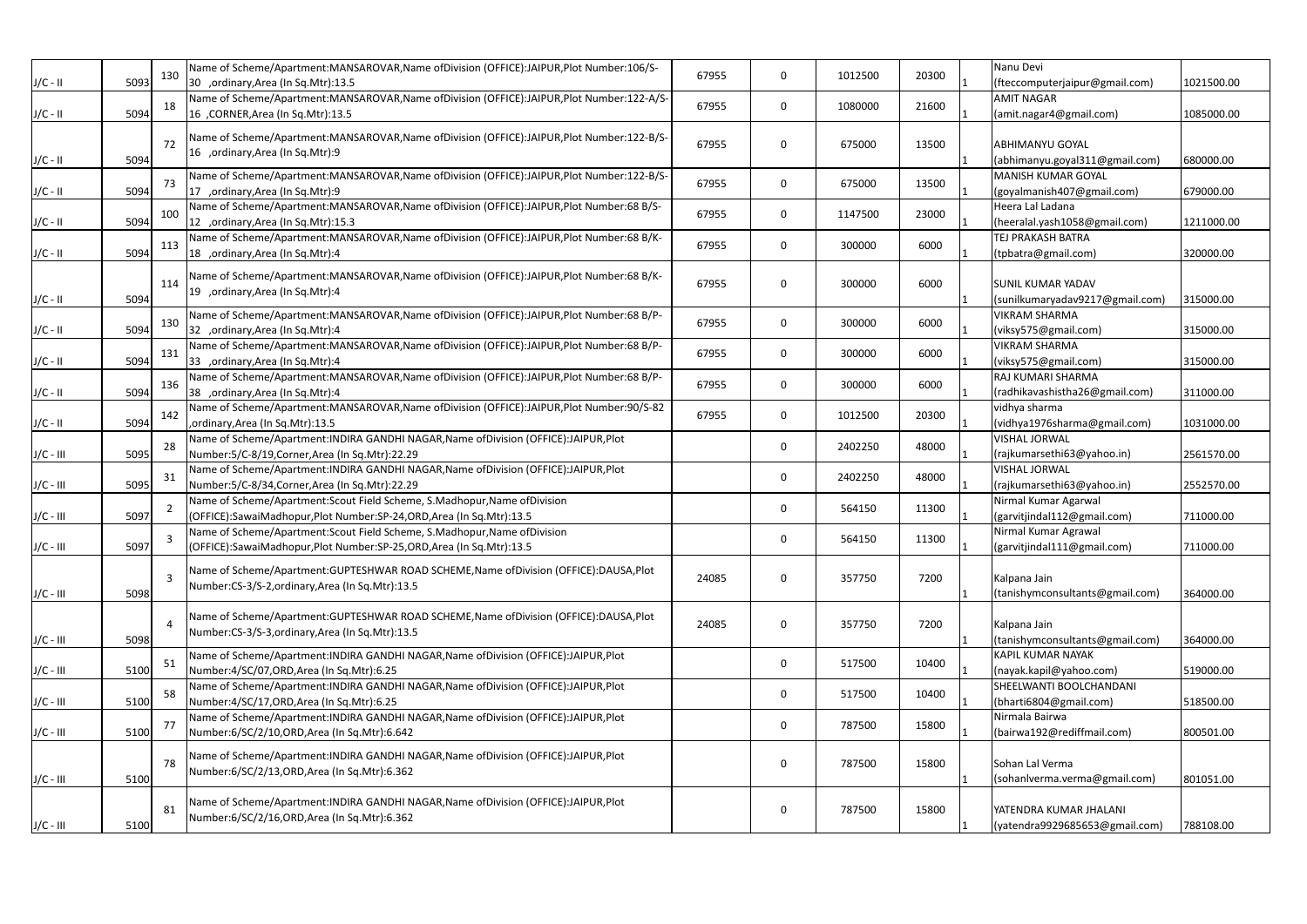|                |      | 82             | Name of Scheme/Apartment: INDIRA GANDHI NAGAR, Name of Division (OFFICE): JAIPUR, Plot       |       |              |         |       | Priyanka Jaimani                               |
|----------------|------|----------------|----------------------------------------------------------------------------------------------|-------|--------------|---------|-------|------------------------------------------------|
| $J/C - III$    | 5100 |                | Number:6/SC/2/17,ORD,Area (In Sq.Mtr):6.362                                                  |       | $\Omega$     | 787500  | 15800 | (priyajaimani12@gmail.com)<br>788607.00        |
|                |      | 96             | Name of Scheme/Apartment: INDIRA GANDHI NAGAR, Name of Division (OFFICE): JAIPUR, Plot       |       | $\Omega$     | 2821800 | 56400 | <b>BRIJ MOHAN BAIRWA</b>                       |
| $J/C - III$    | 5100 |                | Number:6/SC/2/37, Corner, Area (In Sq. Mtr): 22.717                                          |       |              |         |       | (mohanved7@gmail.com)<br>2852000.00            |
|                |      | 97             | Name of Scheme/Apartment: INDIRA GANDHI NAGAR, Name of Division (OFFICE): JAIPUR, Plot       |       | 0            | 2804175 | 56100 | Deepika Gupta                                  |
| $J/C - III$    | 5100 |                | Number:6/SC/2/38, Corner, Area (In Sq. Mtr): 22.29                                           |       |              |         |       | (cadeepika90@gmail.com)<br>2832000.00          |
|                |      |                | Name of Scheme/Apartment: INDIRA GANDHI NAGAR, Name of Division (OFFICE): JAIPUR, Plot       |       |              |         |       |                                                |
|                |      | 104            | Number:6/SC/2/45, Corner, Area (In Sq. Mtr):22.29                                            |       | 0            | 2804175 | 56100 | <b>Bhuvnesh Trivedi</b>                        |
| $J/C - III$    | 5100 |                |                                                                                              |       |              |         |       | 2805011.00<br>(advbhuvneshtrivedi@gmail.com)   |
|                |      | 110            | Name of Scheme/Apartment: INDIRA GANDHI NAGAR, Name of Division (OFFICE): JAIPUR, Plot       |       | $\mathbf 0$  | 750000  | 15000 | <b>CHHOTEY LAL MALI</b>                        |
| $J/C - III$    | 5100 |                | Number:6/SC/2/61,ORD,Area (In Sq.Mtr):6.663                                                  |       |              |         |       | (chhotey66@gmail.com)<br>902000.00             |
|                |      | 124            | Name of Scheme/Apartment: INDIRA GANDHI NAGAR, Name of Division (OFFICE): JAIPUR, Plot       |       | 0            | 750000  | 15000 | Tanisha Gupta                                  |
| $J/C - III$    | 5100 |                | Number:6/SC/2/78, ORD, Area (In Sq. Mtr): 6.642                                              |       |              |         |       | (gtanisha96@gmail.com)<br>763000.00            |
|                |      | 127            | Name of Scheme/Apartment: INDIRA GANDHI NAGAR, Name of Division (OFFICE): JAIPUR, Plot       |       | 0            |         | 15000 | Rajendra                                       |
| $J/C - III$    | 5100 |                | Number:6/SC/2/81,ORD,Area (In Sq.Mtr):6.642                                                  |       |              | 750000  |       | (rajkumari10071998@gmail.com)<br>811111.00     |
|                |      |                | Name of Scheme/Apartment:KUDI BHAGTASANI, Name of Division (OFFICE):JODHPUR-I, Plot          | 74700 |              |         |       | <b>RAIS</b>                                    |
| Jodhpur-I      | 5193 | 5              | Number:5-CS-10, Ord., Area (In Sq. Mtr):13.5                                                 |       | $\mathbf 0$  | 1188000 | 23800 | (osafahmed.oa@gmail.com)<br>1200786.00         |
|                |      | 30             | Name of Scheme/Apartment:KUDI BHAGTASANI, Name of Division (OFFICE):JODHPUR-I, Plot          |       |              |         |       | <b>VIVEK MEENA</b>                             |
| Jodhpur-I      | 5193 |                | Number:5-S-16, Ord., Area (In Sq. Mtr): 20.25                                                | 74700 | $\mathbf{0}$ | 2025000 | 40500 | (vivekmeena1993@gmail.com)<br>2151121.00       |
|                |      |                | Name of Scheme/Apartment:Chopasni Scheme ,Name ofDivision (OFFICE):Jodhpur II,Plot Number:3- |       |              |         |       | <b>GULAM HUSSAIN</b>                           |
| Jodhpur-II     | 5196 | 9              | AS-19, Ordinary, Area (In Sq. Mtr): 6                                                        | 75280 | $\mathbf 0$  | 543600  | 10900 | (javed234227@gmail.com)<br>545000.00           |
|                |      |                |                                                                                              |       |              |         |       |                                                |
|                |      | $\overline{3}$ | Name of Scheme/Apartment:Jaisalmer, Name of Division (OFFICE):Jodhpur -II, Plot Number:1-SA- | 26770 | $\Omega$     | 870750  | 17400 | RAJESH KUMAR VYAS                              |
| Jodhpur-II     | 5197 |                | 8, Coner, Area (In Sq. Mtr): 27                                                              |       |              |         |       | (rajeshkumarvyas1975@gmail.com)<br>871000.00   |
|                |      |                | Name of Scheme/Apartment:KUNHARI, Name of Division (OFFICE):KOTA, Plot                       |       |              |         |       | Rukhsana Ansari                                |
| Kota           | 5200 | 40             | Number:68, Ordinary, Area (In Sq. Mtr): 13.5                                                 | 63295 | 0            | 945000  | 18900 | 1054800.00<br>(ecckota@gmail.com)              |
|                |      |                | Name of Scheme/Apartment:KUNHARI,Name ofDivision (OFFICE):KOTA,Plot Number:70 -              |       |              |         |       | Aslam                                          |
| Kota           | 5200 | 44             | B, Ordinary, Area (In Sq. Mtr): 13.5                                                         | 63295 | 0            | 945000  | 18900 | 1211000.00<br>(munwakhan9252@gmail.com)        |
|                |      |                | Name of Scheme/Apartment:KUNHARI, Name of Division (OFFICE):KOTA, Plot                       |       |              |         |       | Mayur Patidar                                  |
| Kota           | 5200 | 46             | Number: 71, Ordinary, Area (In Sq. Mtr): 13.5                                                | 63295 | 0            | 945000  | 18900 | 1212000.00<br>(mayurpatidar2011@gmail.com)     |
|                |      |                | Name of Scheme/Apartment:SWAMI VIVEKANAND NAGAR, Name of Division (OFFICE): KOTA, Plot       |       |              |         |       | Harish Khurana                                 |
| Kota           | 5200 | 93             | Number:4-C-30, Corner, Area (In Sq. Mtr):18                                                  | 56825 | $\Omega$     | 1188000 | 23800 | 1190000.00<br>(harishkhurana246@gmail.com)     |
|                |      |                | Name of Scheme/Apartment:SWAMI VIVEKANAND NAGAR, Name of Division (OFFICE): KOTA, Plot       |       |              |         |       | Radhey Shyam Ojha                              |
| Kota           | 5200 | 120            | Number:4-C-96, Ordinary, Area (In Sq. Mtr): 18                                               | 56825 | 0            | 1134000 | 22700 | (rshyamojha@gmail.com)<br>1135000.00           |
|                |      |                |                                                                                              |       |              |         |       |                                                |
|                |      | 27             | Name of Scheme/Apartment:Atal Nagar, Nimbahera, Name of Division (OFFICE):Chittorgarh, Plot  | 34010 | 0            | 645975  | 12900 | Deepika Meena                                  |
| <b>UDAIPUR</b> | 5202 |                | Number:CS-I/S-13, Ordinary, Area (In Sq. Mtr): 14.85                                         |       |              |         |       | (meenadeepikanbh12@gmail.com)<br>700400.00     |
|                |      |                | Name of Scheme/Apartment:Atal Nagar, Nimbahera, Name of Division (OFFICE):Chittorgarh, Plot  |       |              |         |       | <b>SNEHLATA BHATT</b>                          |
| <b>UDAIPUR</b> | 5202 | 34             | Number:CS-II/S-5, Corner, Area (In Sq. Mtr):13.5                                             | 34010 | 0            | 580500  | 11600 | (snehlatabhatt210@gmail.com)<br>590000.00      |
|                |      |                |                                                                                              |       |              |         |       |                                                |
|                |      | 47             | Name of Scheme/Apartment:Atal Nagar, Nimbahera, Name of Division (OFFICE):Chittorgarh, Plot  | 34010 | 0            | 1215000 | 24300 | J P sharma                                     |
| <b>UDAIPUR</b> | 5202 |                | Number:CS-III/S-10, Corner, Area (In Sq. Mtr):27                                             |       |              |         |       | 1561000.00<br>(doctorsheelusharma99@gmail.com) |
|                |      |                |                                                                                              |       |              |         |       |                                                |
|                |      | 50             | Name of Scheme/Apartment:Atal Nagar, Nimbahera, Name of Division (OFFICE): Chittorgarh, Plot | 34010 | 0            | 1188000 | 23800 | RAMESH CHANDRA MEENA                           |
| <b>UDAIPUR</b> | 5202 |                | Number:CS-III/S-13, Ordinary, Area (In Sq. Mtr):27                                           |       |              |         |       | 1189101.00<br>(rameshmeena79405@gmail.com)     |
|                |      |                | Name of Scheme/Apartment:Atal Nagar, Nimbahera, Name of Division (OFFICE):Chittorgarh, Plot  |       |              |         |       | kanata gupta                                   |
| <b>UDAIPUR</b> | 5202 | 53             | Number:CS-III/S-16, Ordinary, Area (In Sq. Mtr):27                                           | 34010 | 0            | 1188000 | 23800 | (dashrathgupta668@gmail.com)<br>1215000.00     |
|                |      |                | Name of Scheme/Apartment:Atal Nagar, Nimbahera, Name of Division (OFFICE):Chittorgarh, Plot  |       |              |         |       | <b>MADAN KUMAR BHATT</b>                       |
| <b>UDAIPUR</b> | 5202 | 56             | Number:CS-III/S-19, Ordinary, Area (In Sq. Mtr): 16.2                                        | 34010 | 0            | 656100  | 13100 | (bmadan222@gmail.com)<br>731000.00             |
|                |      |                | Name of Scheme/Apartment:Atal Nagar, Nimbahera, Name of Division (OFFICE):Chittorgarh, Plot  |       |              |         |       | Pawan Bhatt                                    |
| <b>UDAIPUR</b> | 5202 | 57             | Number:CS-III/S-20, Ordinary, Area (In Sq. Mtr): 16.2                                        | 34010 | 0            | 656100  | 13100 | (pawanbhatt850@gmail.com)<br>731000.00         |
|                |      |                |                                                                                              |       |              |         |       |                                                |